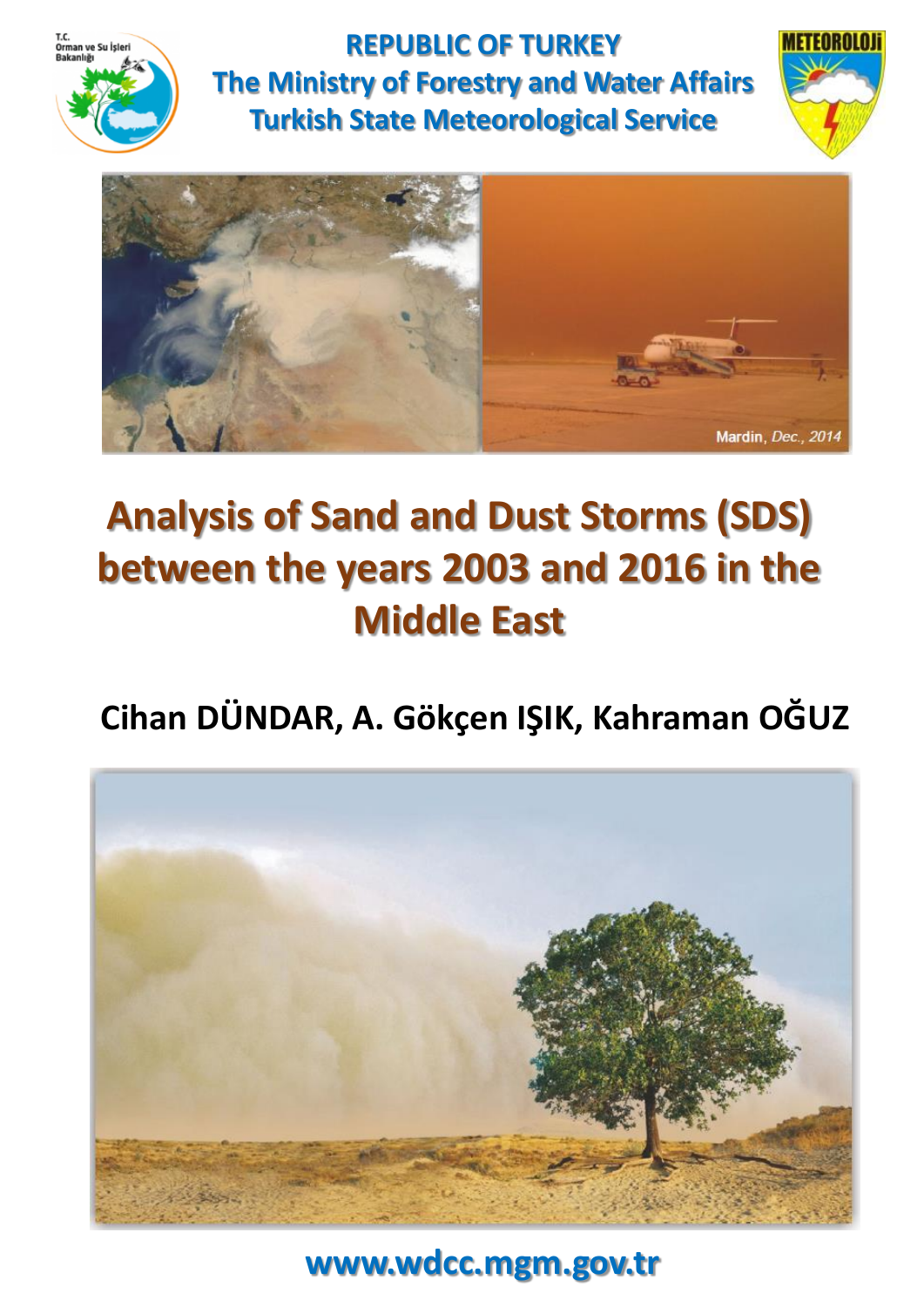#### **INTRODUCTION**

Mineral dust aerosols, the tiny soil particles suspended in the atmosphere, have a key role in the atmospheric radiation budget and hydrological cycle through their radiative and cloud condensation nucleus effects. Mineral dust aerosols are blown into the atmosphere mainly from arid and semi-arid regions where annual rainfall is extremely low and substantial amounts of alluvial sediment have been accumulated over long periods. They are subject to long-range transport of an intercontinental scale, including North African dust plumes over the Atlantic Ocean, summer dust plumes from the Arabian Peninsula over the Arabian Sea and Indian Ocean and spring dust plumes from East Asia over the Pacific Ocean. Mineral dust aerosols influence the climate system and cloud microphysics in multiple ways[1].

Furthermore, the Intergovernmental Panel on Climate Change (IPCC) accepts mineral dust as a very important component of atmospheric aerosols, one of the main climate variables. According to the IPCC's latest climate predictions, it is expected that sand and dust storms will be more intense as the frequency and severity of the drought has increased [5].

**BANKi-Moon, "GlobalAssessment of Sand** and Dust Storms. **UNEP,WMO,UNCCD(2016)".**

*There is considerable uncertainty about whether sand and dust storms are increasing in intensity and frequency and how much is due to human causes. There is also need for greater clarity on the role that climate change is playing and how changes in dust emissions due to land use and climate change may impact the atmosphere, climate*



**and oceans in the future. Figure 1.** Global Dust Potential Map. Source: DTF (2013) [9]

Amjestven<br>Abisd Robiniana, WUS 128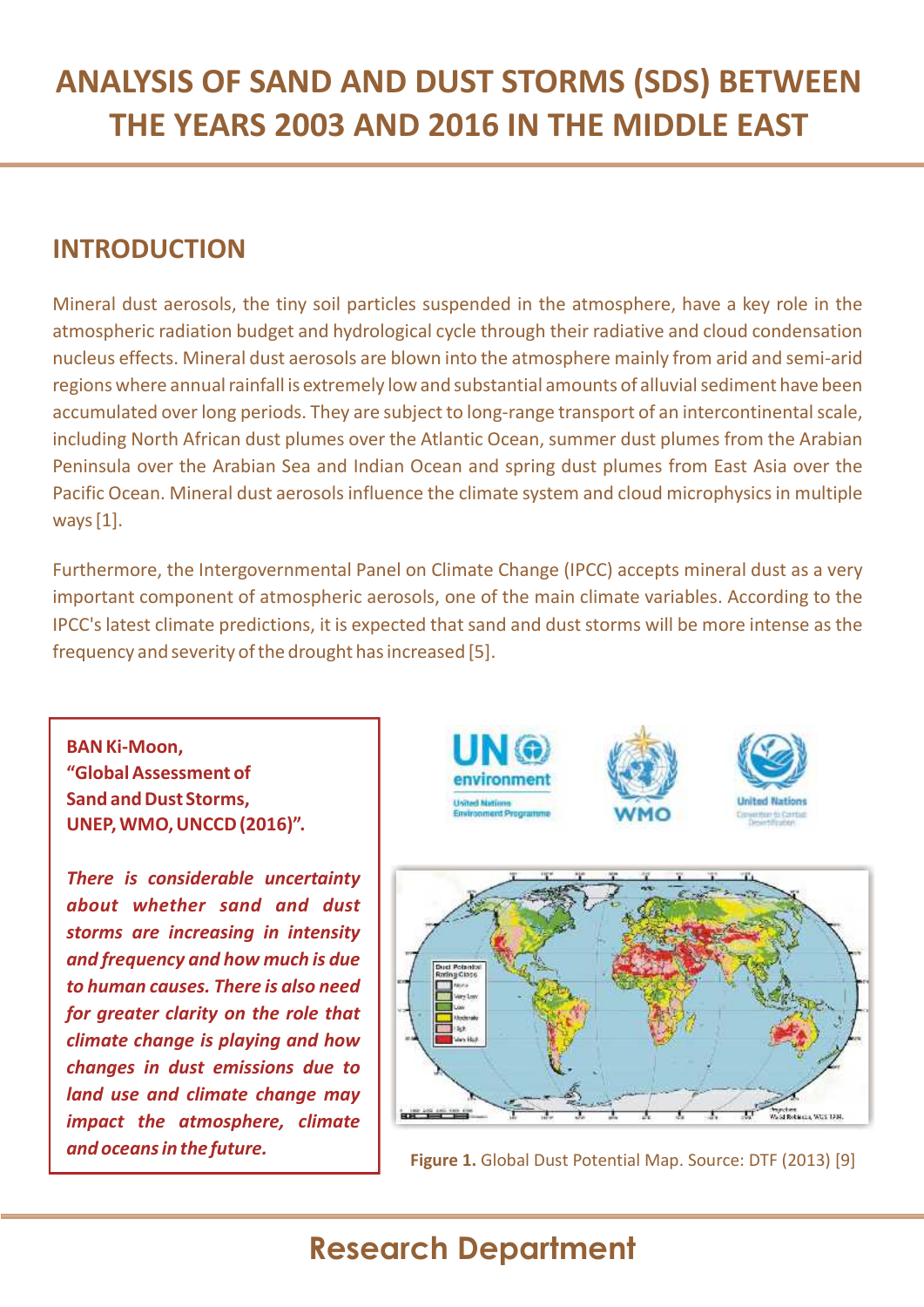Approximately 1,000 Tg to 2,000 Tg (1-2 billion tons) of dust is emitted to the atmosphere from the deserts every year [8]. The most important sources of dust aerosols are located in the Northern Hemisphere, primarily over the Sahara and Sahel in North Africa, the Middle East, Central and South Asia respectively [1]. Potential areas for dust storms are illustrated on Figure 1. The annual amount of dust released from the Sahara into the atmosphere is about the half of dust released from all sources on Earth, while the dust released from the Sahara and Middle East regions is about 70% of global annual dust emissions. The annual amount of dust emitted from Arabian Peninsula (Middle East) to the atmosphere was estimated to 221 million tons [8].

Transport from North Africa to the Eastern Mediterranean occurs predominantly during spring and is commonly associated with the eastward passage of frontal low-pressure systems. Dust from sourcesin the Middle East is more typically transported to the Mediterranean in the fall[2].

#### **AerosolOpticalDepth (AOD)**

Aerosol Optical Depth (AOD) providesimportant information about the concentration, size distribution, and variability of aerosols (desert dust, sea salt, haze, and smoke particles) in the atmosphere. It is a dimensionless number related to the amount of aerosol distributed within the vertical column of atmosphere over the observation location. AOD provides a quantitative measure of the extinction of solar radiation due to aerosol scattering and absorption [4]. Heavy dust regions are defined by AOD higher than 0.3. Around deserts, AOD values are above 1.0 and usually below 3.0 [7].



April 27, 2005 - Al Asad Airbase, Iraq

Giovanni website provides a simple way to visualize, analyze, and access Earth science remote sensing data, particularly from satellites, without having to download the data. It includes data for aerosols, atmospheric chemistry, atmospheric temperature and moisture, and rainfall. It was developed by the Goddard Earth Sciences Data and Information Services Center (GES DISC).

#### **Angstrom Exponent(AE)**

$$
\tau_{\lambda} = \tau_{\lambda_o} \left(\frac{\lambda}{\lambda_o}\right)^{-\alpha}
$$
  

$$
\alpha = \text{Angstrom exponent}
$$

The Angstrom Exponent (AE) is an exponent that expresses the spectral dependence of aerosol optical thickness (τ) with the wavelength of incident light (λ). It provides additional information on the particle size, aerosol phase function and the relative magnitude of aerosol radiances at different wavelengths. AE (computed from τ measurements on two different

wavelengths) can be used to find τ on another wavelength using the relation below: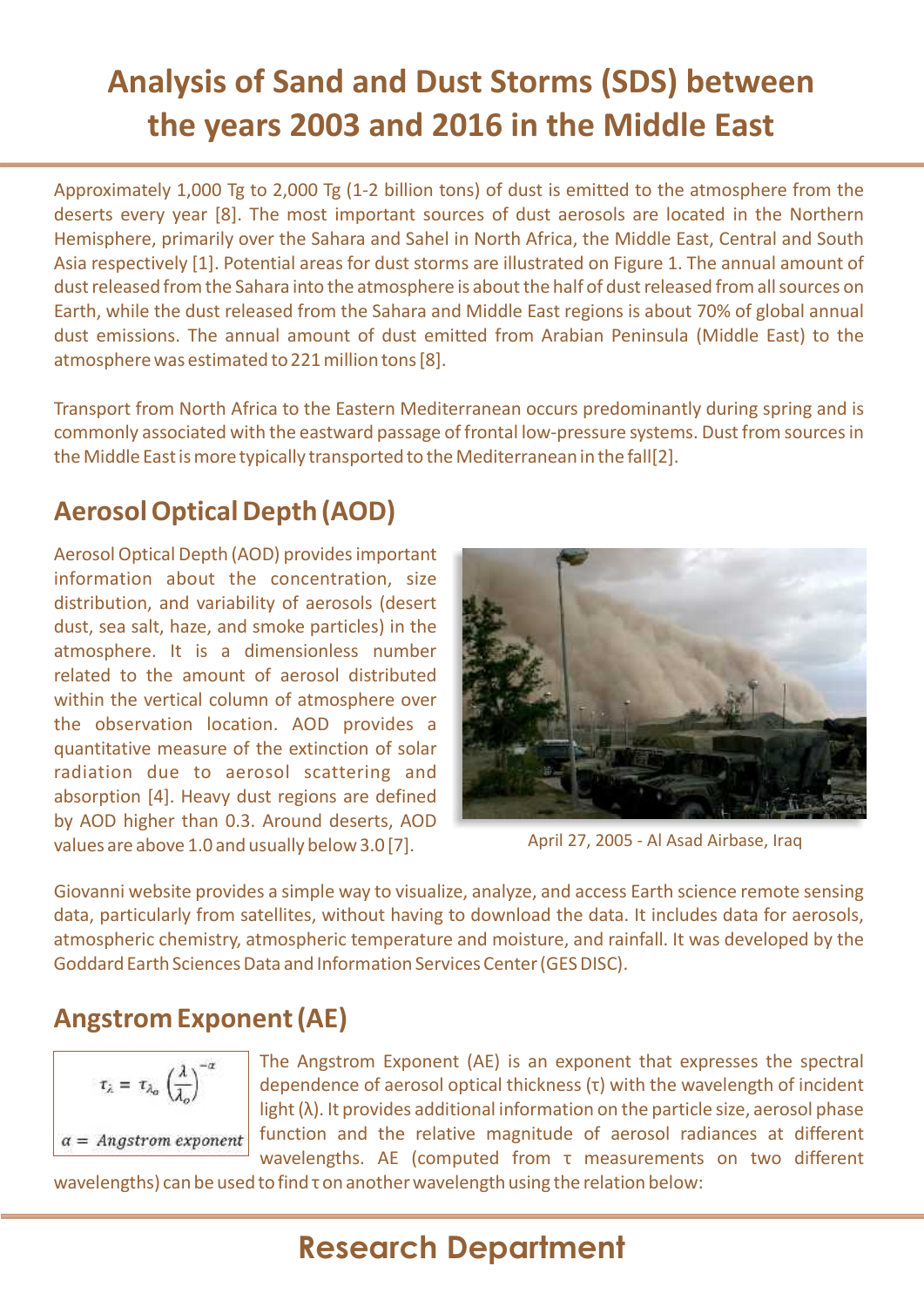The Angstrom Exponent is a useful quantity to evaluate the particle size of atmospheric aerosols or clouds, and the wavelength dependence of the aerosol/cloud optical properties. It is inversely related to the average size of the particles in the aerosol: the smaller the particle size, the larger the Angstrom Exponent is. Therefore, low AE values indicate strong presence of coarse aerosols relating to the dust events.

#### **SAND AND DUST STORMS (SDS) ANALYSIS**

In literature, a well-defined methodology to investigate aerosol events does not exist. By using threshold values of AOD, several researchers tried to identify aerosol episodes. Gkikas et al (2009) investigated the aerosol events based on their frequency and intensity in the Mediterranean Basin for 7-year period (2000-2007) by using AOD data from MODIS (Moderate Resolution Imaging Spectroradiometer)[4].

Strong aerosol events were observed frequently (14 aerosol events/year) in the western and central Mediterranean Basin while extreme events (AOD up to 5.0) occurred throughout the y e ar systematically in the eastern Mediterranean Basin. Seasonally, while strong aerosol events in the western Mediterranean Basin occurred in summer and extreme eventsin the eastern part of the basin were observed in the spring season [4].

$$
AOD_{Threshold} = \overline{AOD} + i \times o_{AOD} with i = 1, 2, 3, 4 \quad (1)
$$

 $\overline{AOD}$  + 2  $\times \sigma_{AOD} \leq AOD < \overline{AOD}$  – 4  $\times \sigma_{AOD}$  strong aerosol case (2)

 $AOD \geq \overline{AOD} + 4 \times \sigma_{AOD}$  extreme aerosol case (3)



Methodology is based on calculating mean average AOD (AOD )and standard deviation values (<sup>TAOD</sup>). Equation 1 above shows the calculation of threshold: adding 1, 2, 3 and 4 standard deviation  $(^{0}$  400) to the mean AOD value. Equation 2 and equation 3 define the limit values for strong and extreme aerosol events[4].

Extreme aerosol events point out dust storms while strong aerosol events are linked to sea salt, biomass burning (forest fires), and anthropogenic activities [4].

# **Division of Atmospheric Modeling**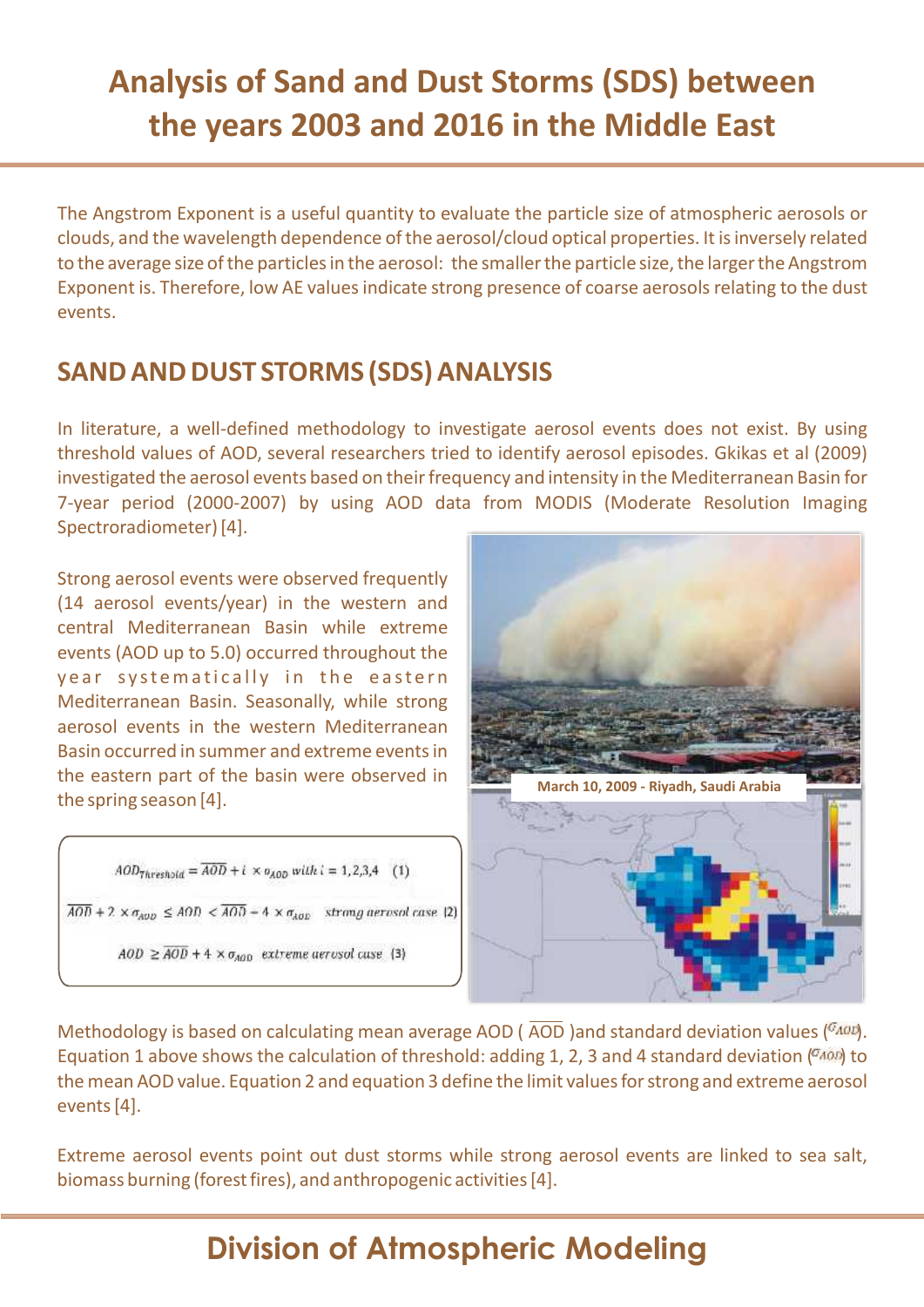#### **ANALYSIS**

For the analysis between the years 2003 and 2016, domain covering Middle East (extending from 20° to 38° North and 36° 32° to 64° East) is selected. Domain is divided into three subregions as Middle East North (ME-N), Middle East Centre (ME-C), and Middle East South (ME-S) for 26<sup>\*</sup> further analysis (Figure 2). To investigate average annual and monthly AOD and AE for the period 2003-2016, MODIS Aqua data is obtained from Giovanni website.<br>"20" (http://disc.sci.gsfc.nasa.gov/giovanni).



#### **RESULTS**

In general, the AOD and AE parameters can be used to differentiate between coarse and fine particles of aerosols. Mean AOD of the period 2003-2016 (Figure 3) illustrates high AOD values reaching up to 0.5 over east of Saudi Arabia, Kuwait, Bahrain, Qatar, Iraq and Persian Gulf. Furthermore, to identify dust particles, low AE values are tracked on the plot of mean AOD of the period 2003-2016 (Figure 4).

Arabia, Iraq, Syria and lowest ones over Persian Gulf. Those areas with low AE and high AOD point out dust storms.





Figure 3. Mean AOD of the period 2003-2016 in the ME

Figure 4. Mean AE of the period 2003-2016 in the Middle East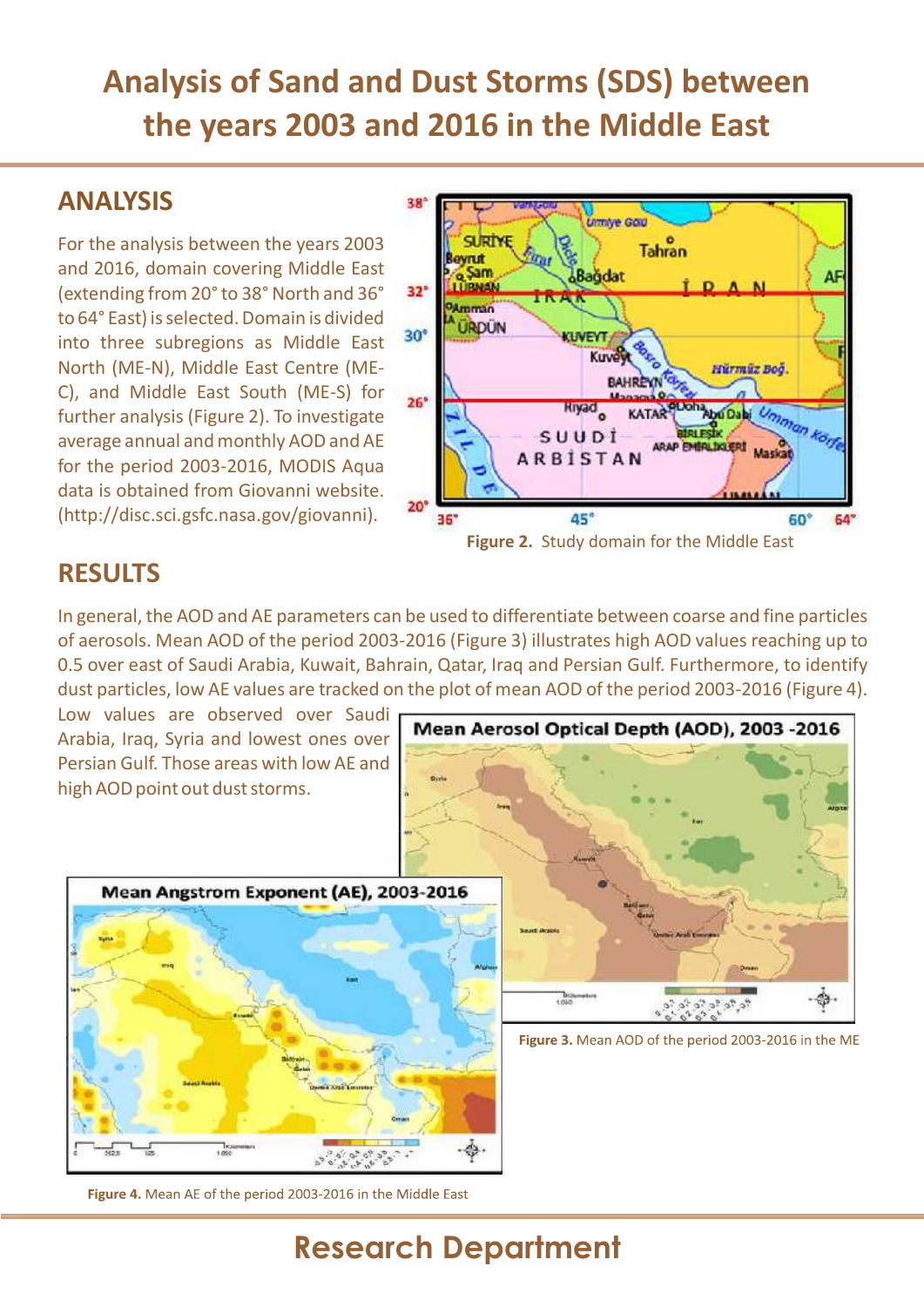

averaged over Middle East region are prepared (Figure 5). Moving northward along 20-38N, AOD values decrease while AE values show an increase. In the southern part of the Middle East, this behavior can be closely related to more strong and frequent dust storms characterized by high AODand lowAE.

Plots for latitude cross-section of AOD and AE

Average annual and monthly AOD graphs are plotted for three regions (Figure 5) to investigate the trends. Annual AOD values of the Central Middle East almost follow the averaged values of the Middle East Region as expected, while higher values of AOD are observed in the Southern ME.

37-38 37-38 **Urmive Goo** 36-37  $36 - 37$ 35-36 **MRINE** 35-36 Tahran 34-35  $34 - 35$ Bağdat  $540$ 33-34 33-34 **BRAN**  $32 - 33$  $32 - 33$  $31 - 32$  $31 - 32$ arrian  $30 - 31$  $30 - 31$ INFYT 29-30 29-30 Kuve  $28 - 29$  $28 - 29$ Hurm.  $27 - 28$  $27 - 28$ **BAHR**  $26 - 27$  $26 - 27$ Manam  $25 - 26$ Rivad  $25 - 26$ 24-25  $24 - 25$ UUD  $23 - 24$  $23 - 24$ ARAP EMERLIKERI  $22 - 23$  $22 - 23$  $21 - 22$  $21 - 22$  $20 - 21$  $20 - 21$  $\Omega$  $0.1$  $0.2$  $0.3$  $0.4$  $1.2$  $0.8$  $\mathbf{1}$  $0.6$  $0.4$  $0.2$ 

February 22, 2008

Figure 5. Latitude cross-section of AOD and AE averaged between 36°-64°E along 20°-38°N

### **Division of Atmospheric Modeling**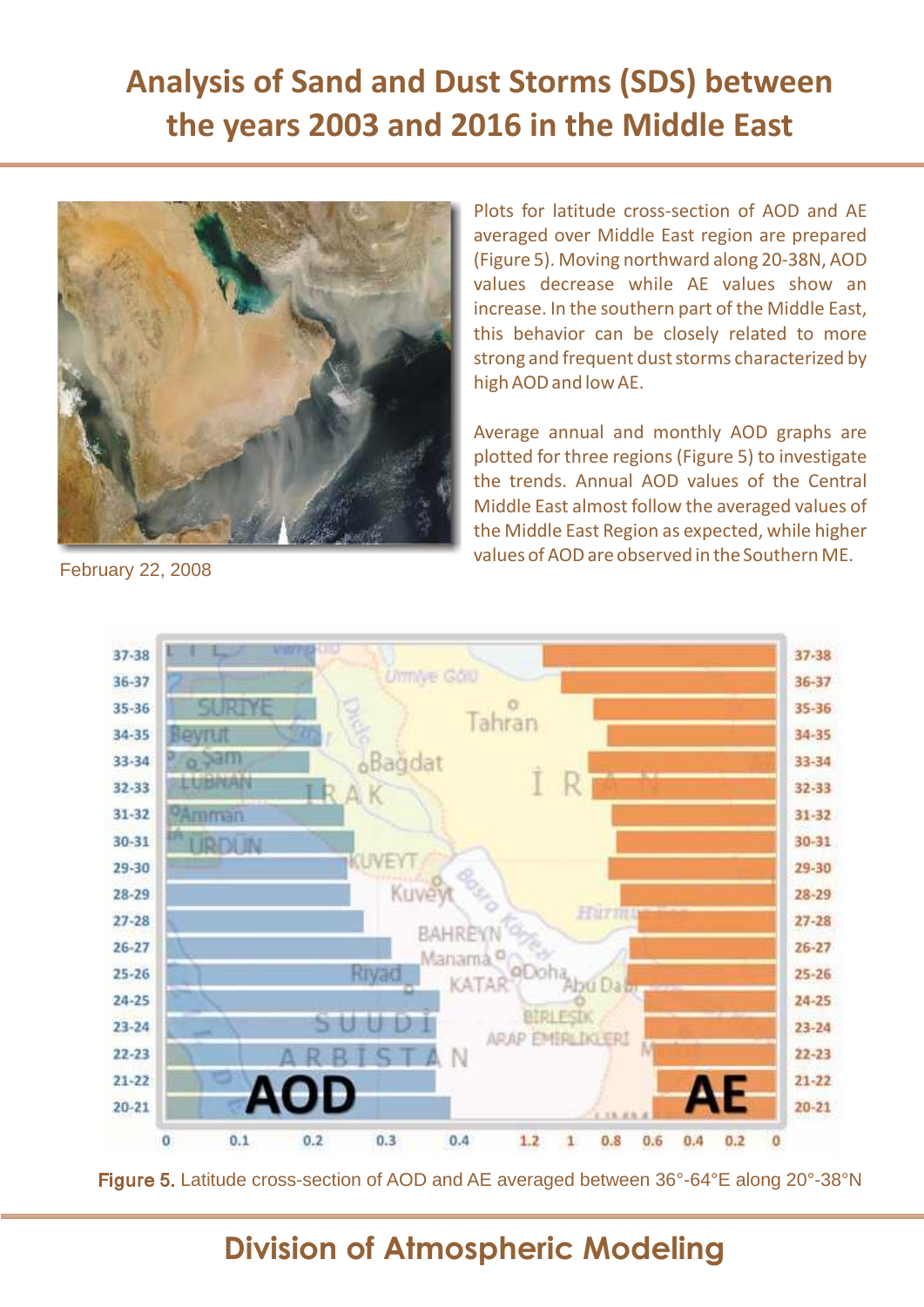Seasonal variation of AOD in the Central Middle East is similar to averaged AOD values of the Middle East which has a maximum in April. On the other hand, the Southern Middle East exhibits a different seasonal pattern with a maximum AOD value in July (Figure 6b). AOD values have a maximum in spring and low AOD values are observed during winter season for both Northern and Central ME.

SDS analysis of 2003-2016 has been carried out to estimate SDS number for each year for three regions and points out the 14 years trend of SDS. The number of strong and extreme aerosol events is calculated by the method explained in the methodology section. Extreme aerosol events indicate SDS [4].

In the southern region, high number of SDS occurs compared to the northern region throughout 14 years(Figure 7a). Between 2008 and 2012, annual average SDS numberreaches values above 15 up to 40 in the southern region which has a peak value in 2011. Figure 7b illustratesthe seasonal variability of SDS for those three subregions. High values of monthly dust events shift to summer when we move southward in the Middle East. Southern ME is affected by high number of dust events in July while Northern and Central ME have their peak values in spring.



**Figure 6. (b).** Average monthly AOD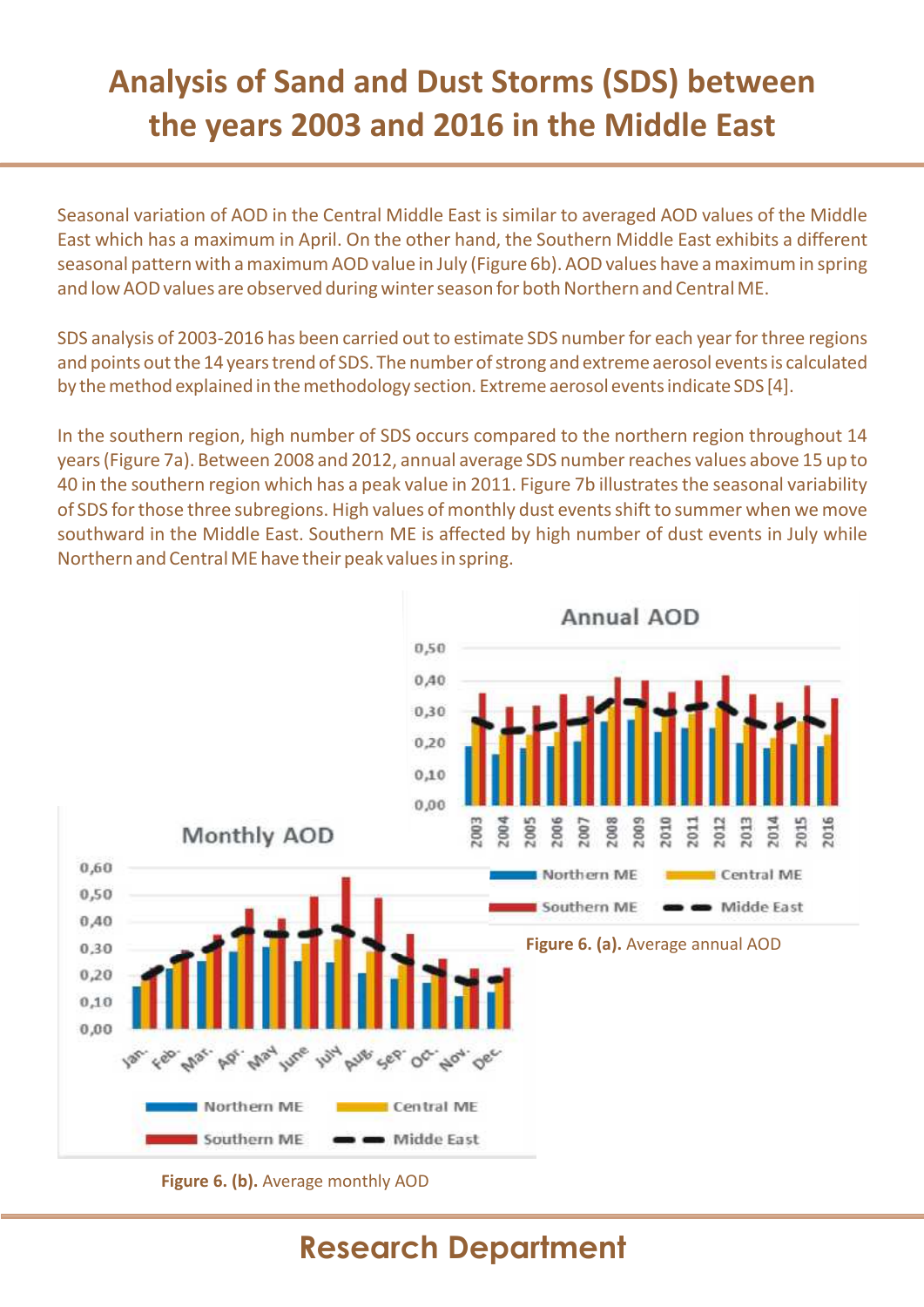

Spatial and temporal analyses of the Middle East (extending from 20° to 38° North and 36° to 64° East) between the years 2003 and 2016 are performed with three subregions: Northern Middle East, Central Middle East and Southern Middle East. Moving southward along 20-38N latitudes, there is a significant increase in AOD values, accompanied by a decrease in AE values (coarse particles) in the same direction. It concludes that throughout 14 years, more strong and frequent dust storms are observed in the Southern Middle East which also shows different seasonal SDS characteristics.

To sum up, for the last years (2013-2016), annual mean AOD and the number of SDS are comparably lowerthan the other periodswhile the values are the highest between 2008 and 2012.



**Figure 7.(b).** Monthly extreme events

### **Division of Atmospheric Modeling**